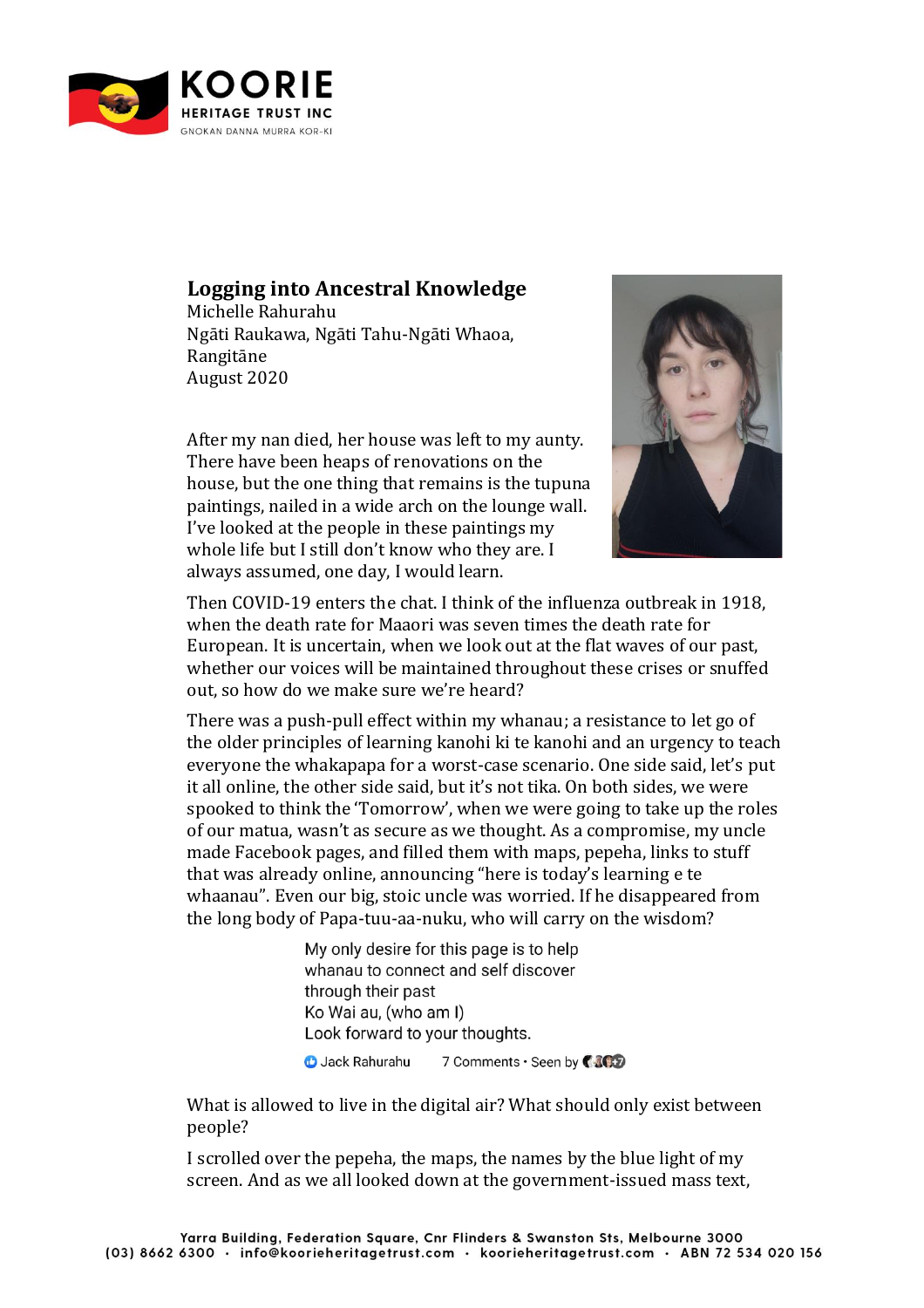

announcing a four week lockdown, I started seeing an offload of information across social media from mātua kēkē from other maunga all over the motu.

Veronica Hetet initiated a free course for beginners, instructing students on how to make kono, a simple basket out of harakeke, in the style that she was taught by her mother before her. Her videos are shot over her shoulder, as if you are seeing through her eyes, and her voice guides her students through the harvest, the preparation of the flax, and the weaving into shape.

A quiet, still day became a gathering day, a kitchen knife became a tool for softening, and a line of harakeke in my local park became a resource.

On her Facebook page, Arihia Yet outlined her practice of collecting plants, their natural medicinal purposes and the tikanga around using these materials, from her 18 years of learning. She turned over the plant matter

she had collected in her hands, impressing the importance of karakia; only taking plants when you have the knowledge, then returning any scraps back to the earth. I played her wisdom in the morning, considered how I could take without waste, started setting out a bucket to collect rain water for my houseplants, placed an old kuumara in a vase of water to grow water roots, and let the unruly vines grow and crawl across my living room floor.



On Instagram, Hone Bailey, in his quarantine in Japan, shared his knowledge around dyeing cloth, using avocado and onion skins, as well as sulphur to bind the colour to the cloth. He then scoured the muslin cloth in his sink, washing it in the colour baths. He scanned the camera around his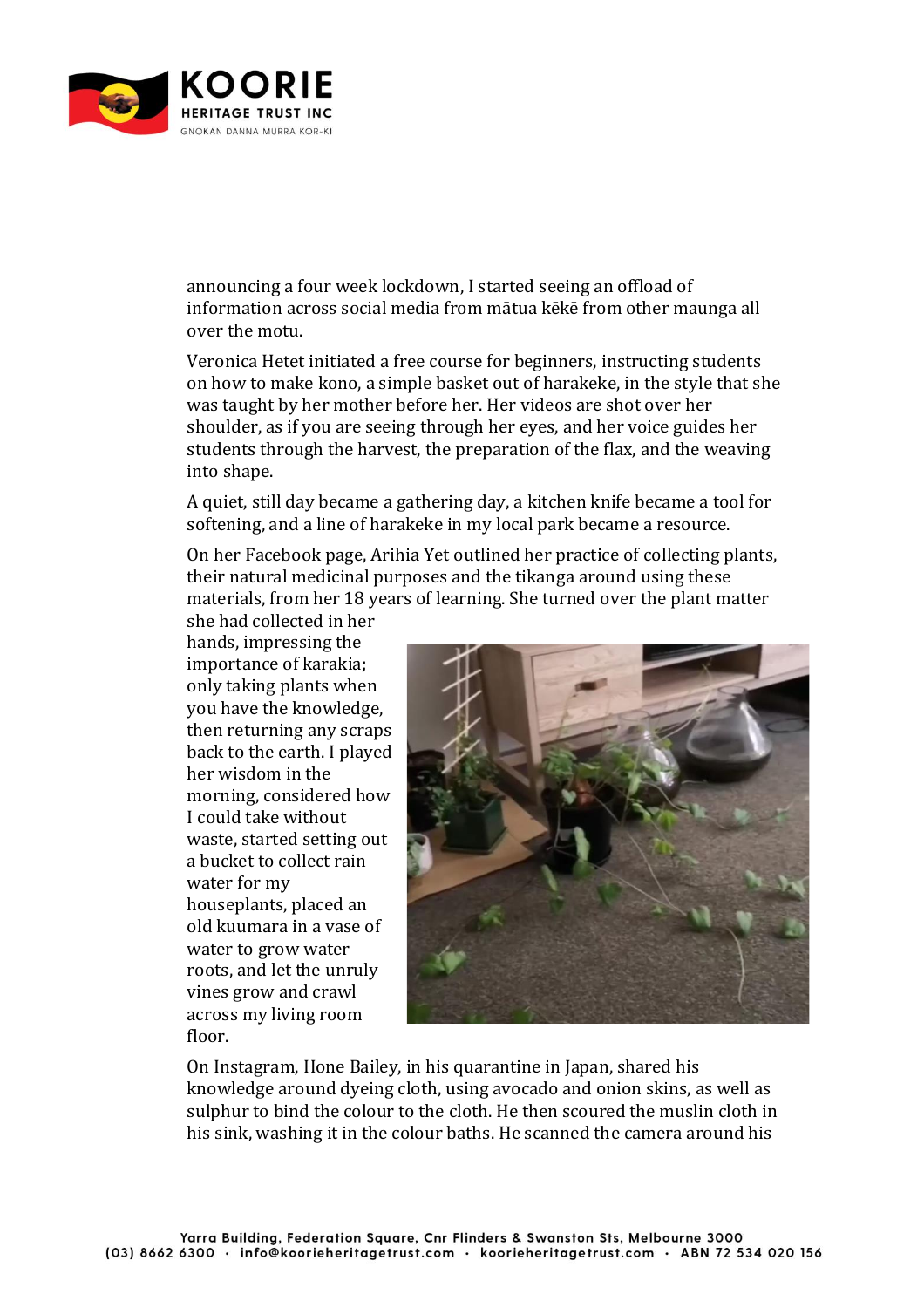

tiny apartment balcony to show us his line of harakeke plant and tii koouka sprouting from pots. I was inspired and dyed my shirts with turmeric and old dropped leaves from outside my house, then pulled out my old paints from the back of my closet and painted



spiders on my jeans with symbols from my whare tupuna.

Scotty and Stacey Morrison released a free programme for Te Reo Maaori learning through Massey University, and shared videos of their thoughts of the 'Kahungunu Wave' (a flick of the chin upward to greet people without touching ) and a non-touching alternative to hongi

I followed along with the online scenarios and mouthed the kupu to myself, practised the sign of hongi; a hooked finger pressed against the nose, then pushed outward.

I don't know if this sharing is tika, but all I can say is I'm thankful to have had guidance on the basics of ancestral knowledge. Through it, I was able to imagine a world where I could exercise this education every day, and live an authentic lifestyle that is guided by our ancestors. What if we dyed our own clothes, made baskets from flax, used herbs to ease our pains, and spoke Te Reo Maaori everywhere?



There is so much learning to do, from your whanau, from other whanau, and so much space to imagine our future together. One day my Elders will